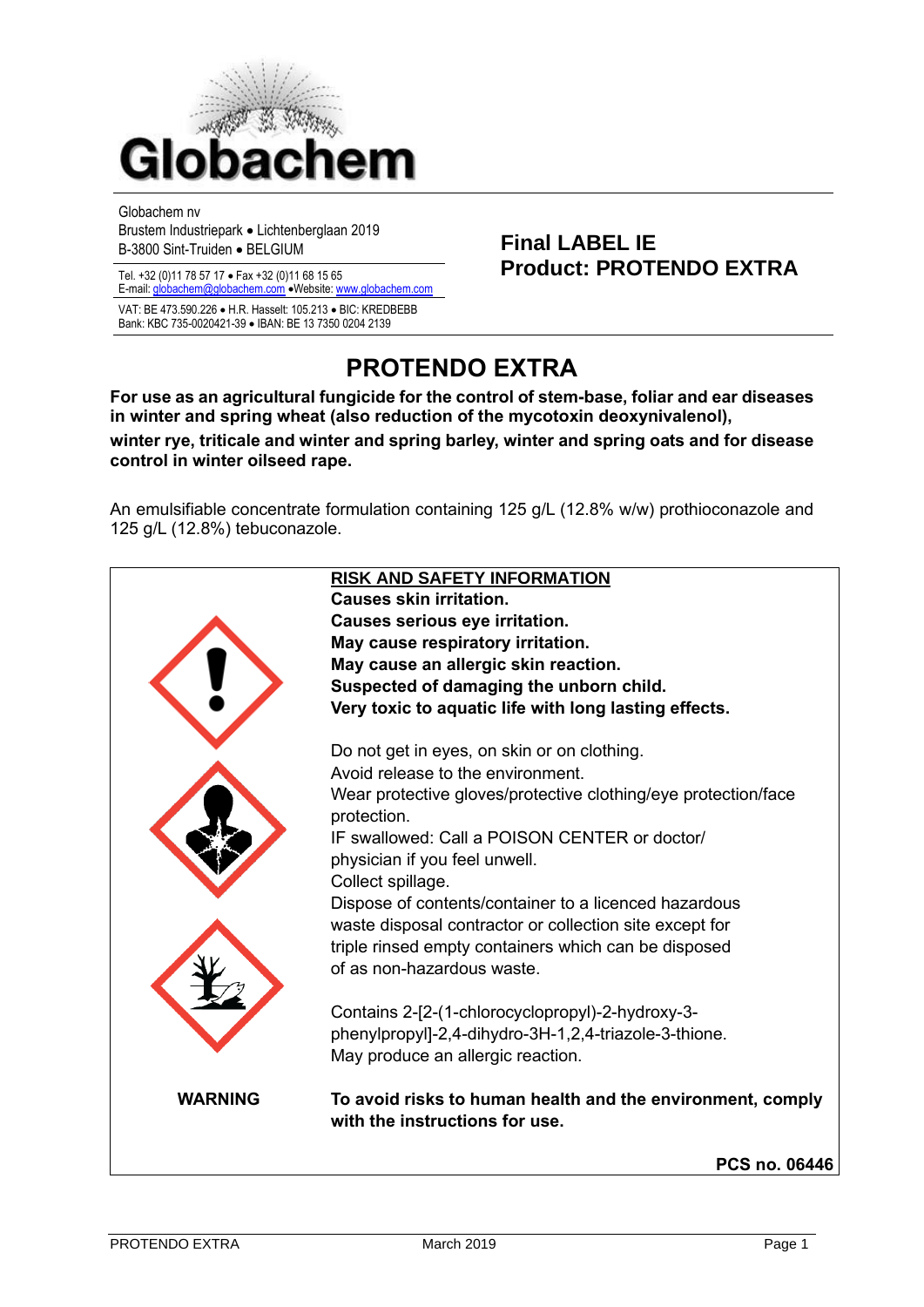

#### **IMPORTANT INFORMATION**

#### FOR PROFESSIONAL USE ONLY AS AN AGRICULTURAL FUNGICIDE

| Crops:               | <b>Maximum</b>     | <b>Maximum total</b> | Latest time of    |
|----------------------|--------------------|----------------------|-------------------|
|                      | individual dose    | dose per season      | application       |
| Wheat, triticale and | 1.0 litres product | 2.0 litres product   | End of flowering, |
| winter rye           | per hectare        | per hectare          | (GS 69)           |
| Barley and oats      | 1.0 litres product | 2.0 litres product   | Beginning of      |
|                      | per hectare        | per hectare          | flowering (GS 61) |
| Oilseed rape         | 1.0 litres product | 2.0 litres product   | 56 days before    |
| (winter and spring)  | per hectare        | per hectare          | harvest           |

#### **Other specific restrictions:**

 A minimum of 21 days must be observed between applications to the above crops. Do not apply by hand held equipment.

#### **READ THE LABEL BEFORE USE. USING THIS PRODUCT IN A MANNER THAT IS INCONSISTENT WITH THE LABEL MAY BE AN OFFENCE.**

#### **FOR PROFESSIONAL USE ONLY**

For 24 hour emergency information contact Globachem n.v. Telephone: +32 11 78 57 17

#### **PROTECT FROM FROST - STORE IN A COOL DRY PLACE**

#### **READ ALL INSTRUCTIONS CAREFULLY BEFORE USE**

**Registration holder: GLOBACHEM NV** Brustem Industriepark- Lichtenberglaan 2019 B-3800 Sint-Truiden - Belgium Tel: +32 11 78 57 17 - Fax: +32 11 68 15 65 E-mail: [globachem@globachem.com](mailto:globachem@globachem.com) Web: [www.globachem.com](http://www.globachem.com/)

**Contents:** 

**5 L ℮**

**Batch No: see bottle**

## **SAFETY PRECAUTIONS**

#### **OPERATOR PROTECTION**

Engineering control of operator exposure must be used where reasonably practicable in addition to the following personal protective equipment:

WEAR SUITABLE PROTECTIVE CLOTHING (COVERALLS) AND SUITABLE PROTECTIVE GLOVES AND FACE PROTECTION when handling the concentrate.

WEAR SUITABLE PROTECTIVE CLOTHING (COVERALLS) when applying the product.

WEAR SUITABLE PROTECTIVE CLOTHING (COVERALLS) AND SUITABLE PROTECTIVE GLOVES when handling contaminated surfaces.

Wash any contamination from eyes immediately.

Wash hands and exposed skin before meals and after work.

IF YOU FEEL UNWELL, seek medical advice (show the label where possible).

#### **ENVIRONMENTAL PROTECTION**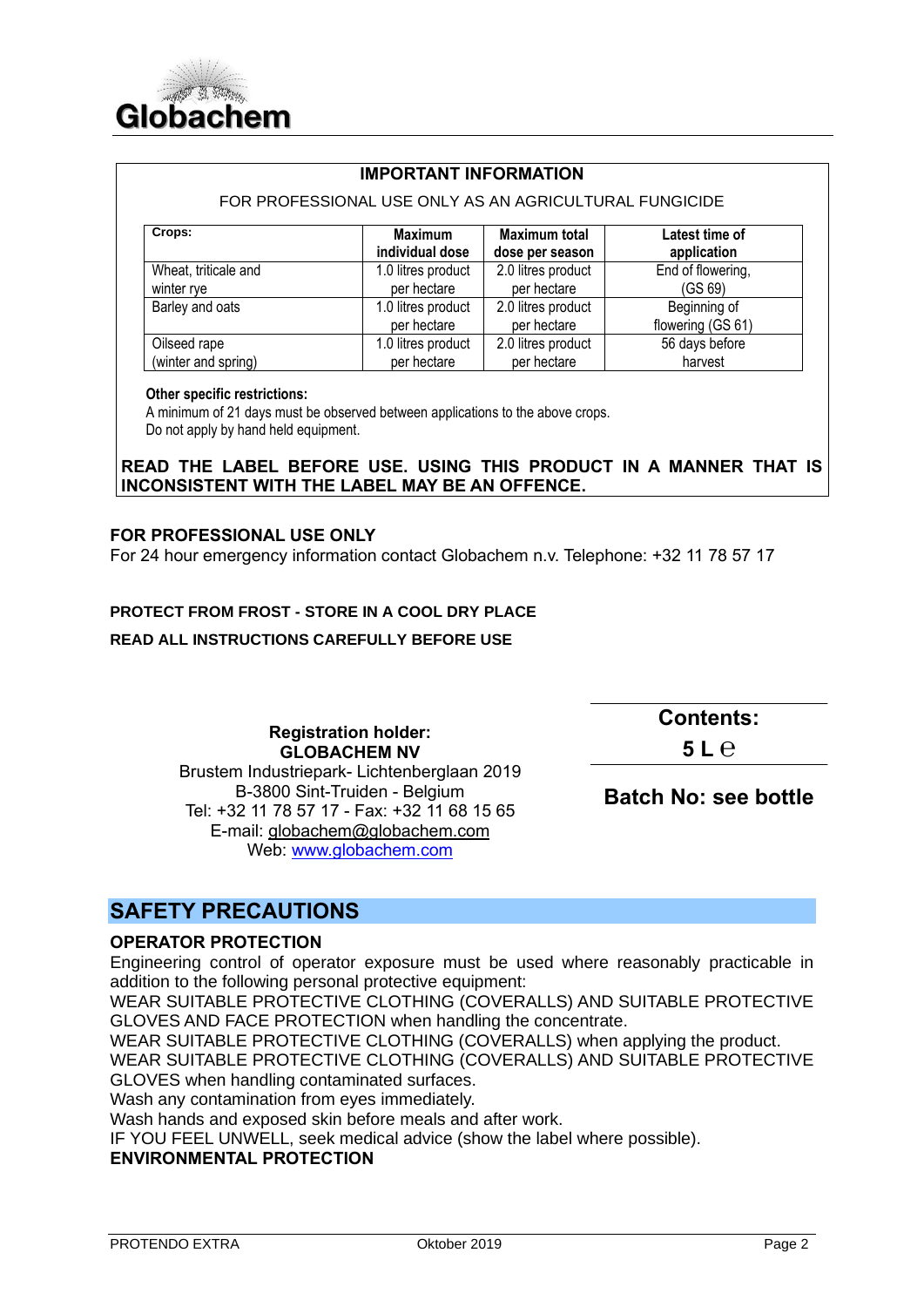

Do not contaminate water with the product or its container. (Do not clean application equipment near surface water. Avoid contamination via drains from farmyards and roads).

To protect aquatic organisms respect an unsprayed buffer zone of 5m to surface water bodies Spray must be aimed away from water

#### **STORAGE AND DISPOSAL**

Do not re-use container for any purpose and dispose of safely.

Keep away from food, drink and animal feedingstuffs.

Keep out of reach of children.

RINSE CONTAINER THOROUGHLY by using an integrated pressure rinsing device or manually rinsing three times.

Add washings to sprayer at time of filling and dispose of safely.

### **DIRECTIONS FOR USE**

#### **IMPORTANT: This information is approved as part of the Product Label. All instructions within this section must be read carefully in order to obtain safe and successful use of this product.**

PROTENDO EXTRA is a mixture of a triazolinthione and triazole fungicide recommended for control of a wide range of diseases on winter and spring barley, winter and spring wheat, triticale, winter rye, winter and spring oats and for disease control in winter oilseed rape.

#### **RATE OF USE**

| Crop                                | <b>Maximum</b><br>individual<br>dose                | <b>Maximum</b><br>total<br>dose per<br>season       | Latest time of<br>application      |
|-------------------------------------|-----------------------------------------------------|-----------------------------------------------------|------------------------------------|
| Wheat, triticale and<br>winter rye  | 1.0 litres<br>product                               | 2.0 litres<br>product                               | End of flowering,<br>(GS 69)       |
| Barley and oats                     | per hectare<br>1.0 litres<br>product<br>per hectare | per hectare<br>2.0 litres<br>product<br>per hectare | Beginning of<br>flowering, (GS 61) |
| Oilseed rape<br>(winter and spring) | 1.0 litres<br>product<br>per hectare                | 2.0 litres<br>product<br>per hectare                | 56 days before<br>harvest          |

Method of application: Tractor mounted sprayer.

A spray pressure of 2-3 bar is recommended. Apply PROTENDO EXTRA in 200–300 litres per hectare water.

Apply as a medium spray quality.

A minimum of 21 days must be observed between applications to the above crops. Do not apply by hand held equipment.

#### **DISEASES CONTROLLED**

#### *CEREALS*

|                                 | Wheat    | <b>Barley</b> | Oats | Rye |
|---------------------------------|----------|---------------|------|-----|
| Eyespot<br>(Oculimacula<br>SDD. | D<br>' ' |               |      |     |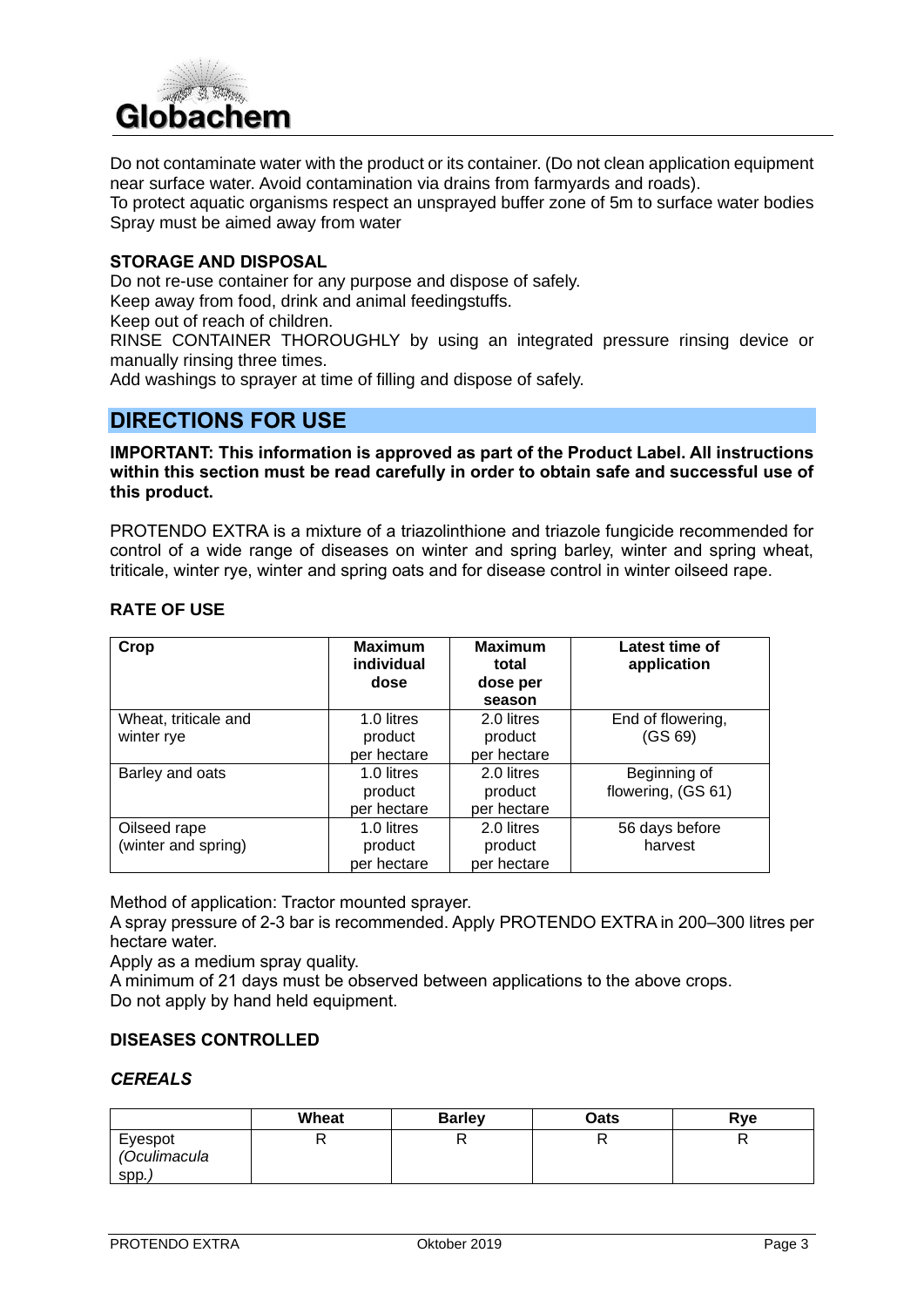

| Septoria Leaf<br><b>Blotch</b><br>(Mycosphaerella<br>graminicola) | <b>MC</b>      |                       |   |                 |
|-------------------------------------------------------------------|----------------|-----------------------|---|-----------------|
| Glume<br><b>Blotch</b><br>(Stagonospora<br>nodorum)               | <b>MC</b>      |                       |   | ۰               |
| Powdery<br>Mildew<br>(Blumeria<br>graminis)                       | <b>MC</b>      | С                     | C | C               |
| <b>Yellow Rust</b>                                                | C              | C                     |   | ۰               |
| <b>Brown Rust</b>                                                 | С              | С                     |   | С               |
| Crown Rust                                                        | $\blacksquare$ | ۰                     | Ć | $\blacksquare$  |
| Tan Spot                                                          | <b>MC</b>      |                       |   |                 |
| Ear<br>Fusarium<br>blight                                         | R              | MC                    |   |                 |
| Sooty Moulds                                                      | R              | R                     |   | $\blacksquare$  |
| Rhynchosporium<br>Leaf Blotch                                     |                | МC                    |   | C               |
| Net Blotch                                                        |                | C                     |   |                 |
|                                                                   | $C =$ Control  | MC = Moderate Control |   | $R =$ Resistant |

#### **Eyespot (***Oculimacula* **spp.)**

PROTENDO EXTRA reduces the incidence and severity of eyespot. Spray in the spring at the first sign of disease, from when the leaf sheaths begin to become erect until the 2nd node is detectable (GS 30–32).

#### *Septoria* **Leaf Spot and Glume Blotch (***Septoria tritici* **and** *Leptosphaeria nodorum***)**

Apply before disease is established in the crop. To protect the upper leaves and ear apply PROTENDO EXTRA at full flag leaf emergence (GS 37) up to mid-flowering (GS 65). Where disease pressure remains high application may be repeated.

Applications to upper leaves where *S. tritici* symptoms are present are likely to be less effective.

#### **Powdery Mildew (***Blumeria graminis***)**

Apply PROTENDO EXTRA at the first signs of disease. Where disease pressure remains high application may be repeated.

#### **Yellow Rust**

Apply PROTENDO EXTRA at the first signs of disease. PROTENDO EXTRA controls yellow rust (*Puccinia striiformis*) in wheat. A second application may be made 3 weeks later if reinfection occurs. Applications made to established infections are likely to be less effective.

#### **Brown Rust**

Apply PROTENDO EXTRA at the first signs of disease. PROTENDO EXTRA controls brown rust in barley (*Puccinia hordei*), rye (*P. recondita*) and wheat (*P. recondita*). A second application may be made 3 weeks later if reinfection occurs. Applications made to established infections are likely to be less effective.

#### **Crown Rust (***Puccinia coronata***)**

Apply PROTENDO EXTRA at the first signs of disease. PROTENDO EXTRA controls crown rust in winter and spring oats.

A second application may be made 3 weeks later if re-infection occurs. Applications made to established infections are likely to be less effective.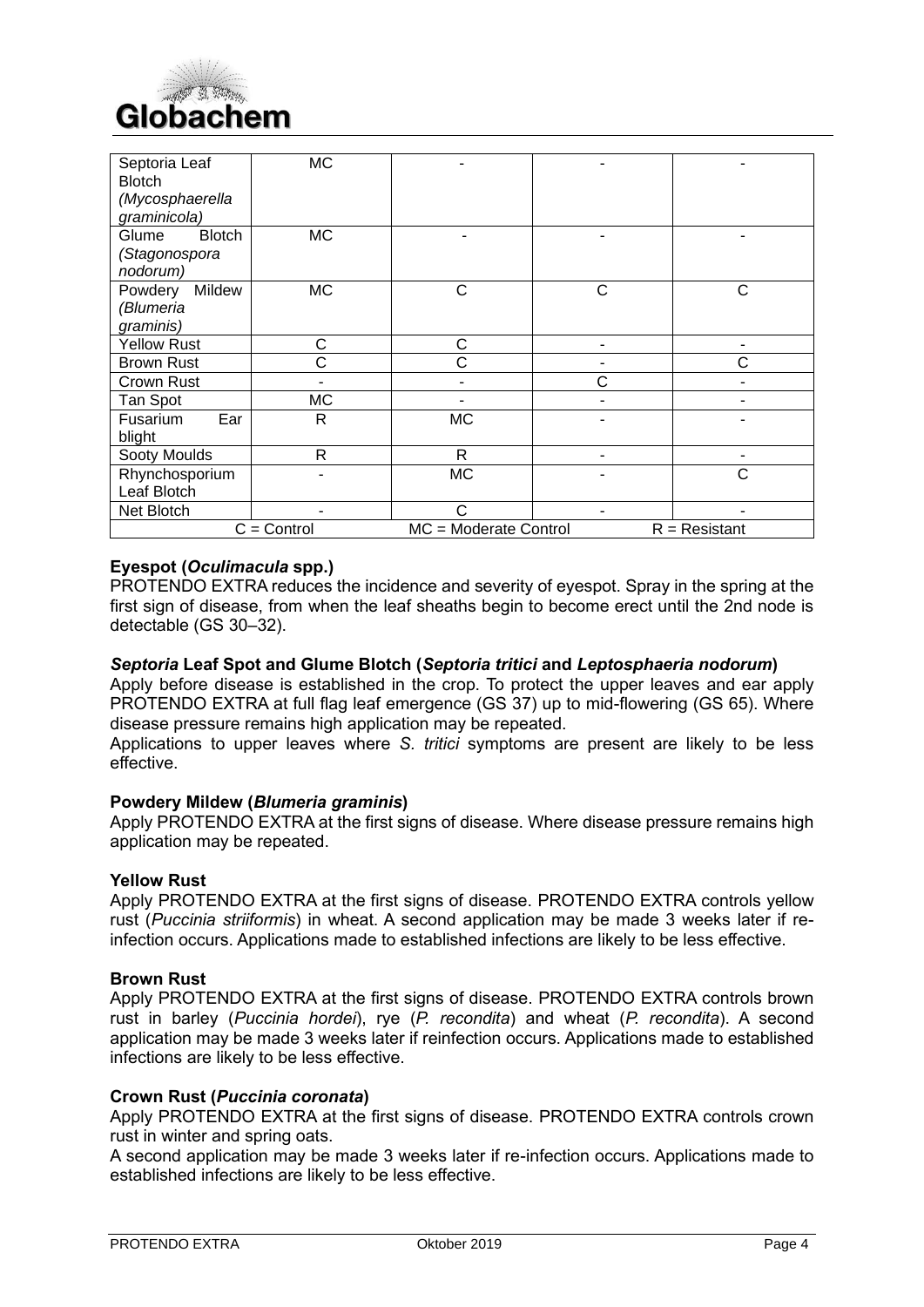

#### **Tan Spot (***Pyrenophora tritici-repensis***)**

Apply PROTENDO EXTRA at the first signs of disease in spring/early summer. Where disease pressure remains high application may be repeated.

#### **Ear Disease Complex**

Apply PROTENDO EXTRA soon after ear emergence until the end of flowering (GS 59-69) for control of

*Fusarium* ear blight and reduction of sooty moulds. Control of ear diseases can result in cleaner, brighter ears.

Through the reduction of ear blight, PROTENDO EXTRA effectively reduces the level of the *Fusarium* mycotoxin deoxynivalenol (DON) in wheat grain. However, where *Fusarium* levels are high, the reduction achieved may not always be sufficient to ensure that DON levels fall below the statutory limit.

#### **Leaf Blotch (***Rhynchosporium secalis***)**

PROTENDO EXTRA gives high levels of *Rhynchosporium* control. Apply PROTENDO EXTRA in spring at the first signs of disease. For severe infections a second application may be necessary 3 weeks later.

#### **Net Blotch (***Pyrenophora teres***)**

Apply PROTENDO EXTRA at the first signs of disease in spring/early summer. For severe infections, a second application 3 weeks later will give most effective control when conditions remain favourable for disease development.

#### *WINTER OILSEED RAPE*

|                             | Oilseed rape            |
|-----------------------------|-------------------------|
| Light Leaf Spot             | MC                      |
| Phoma Leaf spot/Stem Canker |                         |
| Sclerotinia stem rot        |                         |
| $C =$ Control               | $MC = Moderate Control$ |

#### **Light Leaf Spot**

Apply PROTENDO EXTRA in autumn/winter (usually late October to early December) protectively. Follow up spray(s) may be required in early spring from the onset of stem elongation, depending on disease development.

#### *Phoma* **Leaf spot/Stem Canker**

Apply PROTENDO EXTRA in autumn at the first sign of disease. Repeat application in late autumn/winter, if disease symptoms reoccur.

#### *Sclerotinia* **stem rot (***Sclerotinia sclerotiorum***)**

Apply PROTENDO EXTRA at early to full flower.

## **CROP SPECIFIC INFORMATION**

PROTENDO EXTRA may be used on all commercial varieties of winter and spring barley, winter and spring wheat, triticale, winter rye, winter and spring oats and winter oilseed rape.

#### **Mixing**

Thoroughly shake the pack before use.